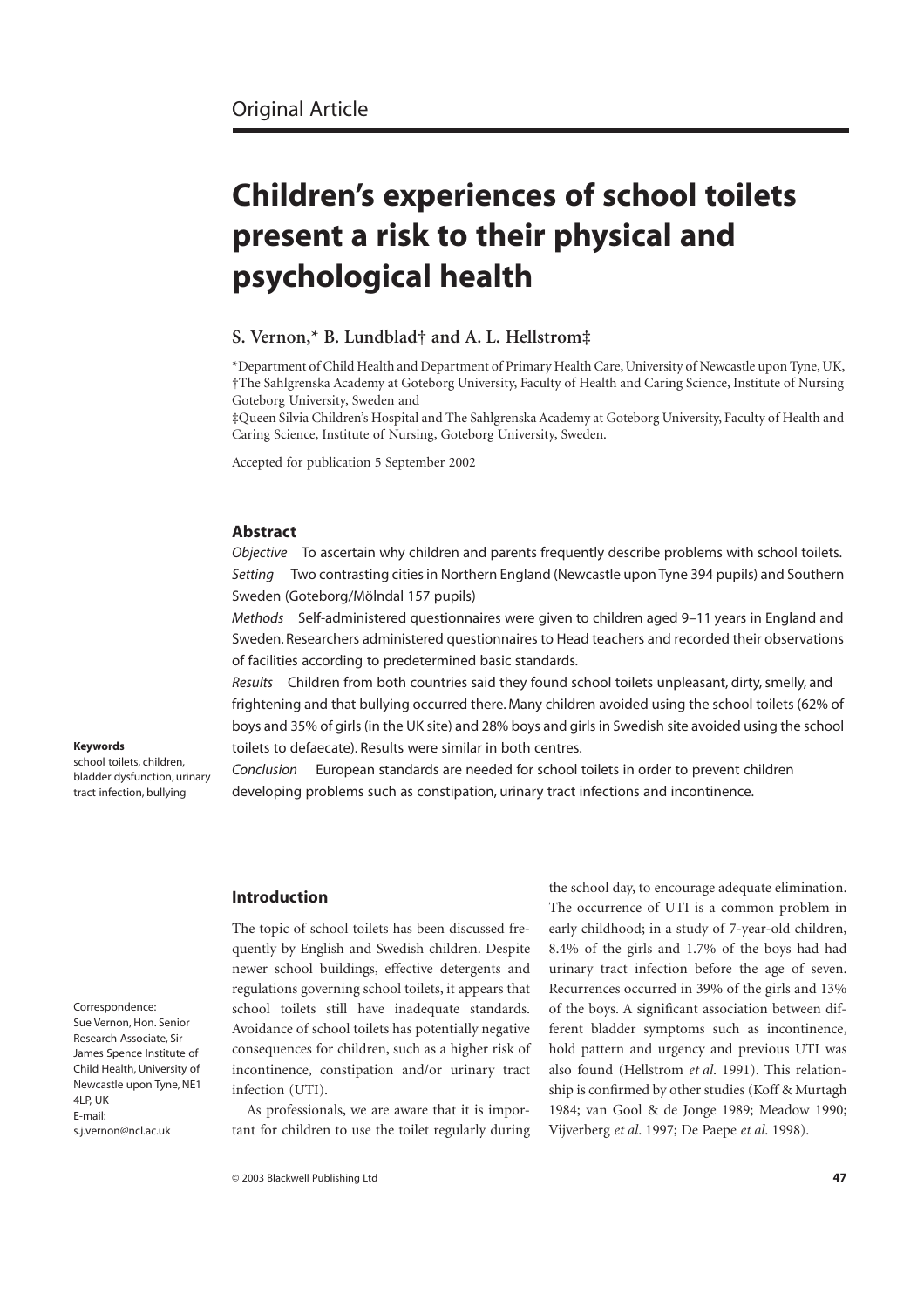Importantly, children with anomalies, malformations of the urinary tract or renal scars have an increased risk of UTI if they avoid going to the toilet during the school day (Lapides *et al*. 1972; Lindehall *et al*. 1994; Holmdahl *et al*. 1996). Avoidance of going to the toilet to defecate also increases constipation (Taylor 2000).

Previous literature about school toilets concentrated on the risk of infectious disease, commenting on the lack of basic cleanliness and the absence of health education material (Jewkes & O'Connor 1990; Joseph *et al*. 1990; Rajaratnam *et al*. 1992). School legislation in UK and Sweden focuses on the number of school toilets per child and provision of toilets for disabled pupils (see The Swedish work environment authority 1999; Department of the Environment and the Welsh office 1992; The Education (school premises) Regulations no. 360 1996).

In both the English and Swedish press there has been spirited discussion on the problems of school toilets, and many parents as well as paediatricians and paediatric nurses are concerned about the state of toilets in schools. The aim of the present paper was to elicit the views of children about their school toilets and why they disliked using the toilet at school.

# **Methods**

## **Ethical approval**

Ethical approval was obtained in the UK

### **Participants**

Pupils in primary schools in Newcastle, UK and Goteborg/Mölndal, Sweden were asked to participate in the study. The selected schools were representative of different social classes. In Newcastle school performance tables and free school meals were used to indicate school social mix. Goteborg/ Mölndal schools were chosen according to similar criteria. The head teachers were approached and gave their consent. The children in both countries were assured of confidentiality. The researchers also visited the school toilets on the day the questionnaires were administered to assess standards.

The questionnaires were administered to nine classes in seven different schools in Goteborg/ Molndal and in Newcastle in 10 classes in 10 primary schools. The mean age of the children was 10 years. Participants in the Swedish study were 79 boys and 78 girls, and 207 boys and 187 girls in the UK. All children filled in the questionnaire after giving informed consent. The questionnaires were administered in the class room, during allocated time and with one of the investigators present to assist pupils.

## **Development of questionnaires**

Discussions with children and parents and visits to a variety of public toilets enabled the setting of minimum standards used to construct a questionnaire shown in Table 1.

The questionnaire (Table 2) was piloted in the UK and subsequently modified.

# **Analysis**

The answers were individually analysed, with quantitative questions analysed by simple answer percentage and qualitative questions were grouped using modified content analysis and analysed thematically.

## **Results**

# **Standards**

National standards for school toilets varied in each country (Table 3) Schools in each country fulfilled these minimal standards limited to numbers of pupil per school. Minimum standards had been set in the development of the questionnaire, schools individual results are shown in Table 4. However the availabilty of toilets differed (see Table 5)

**Table 1.** Minimum standard of school toilets

Clean and in working order Toilet paper and soap and towels should be available All toilets should be private All toilets should be able to be locked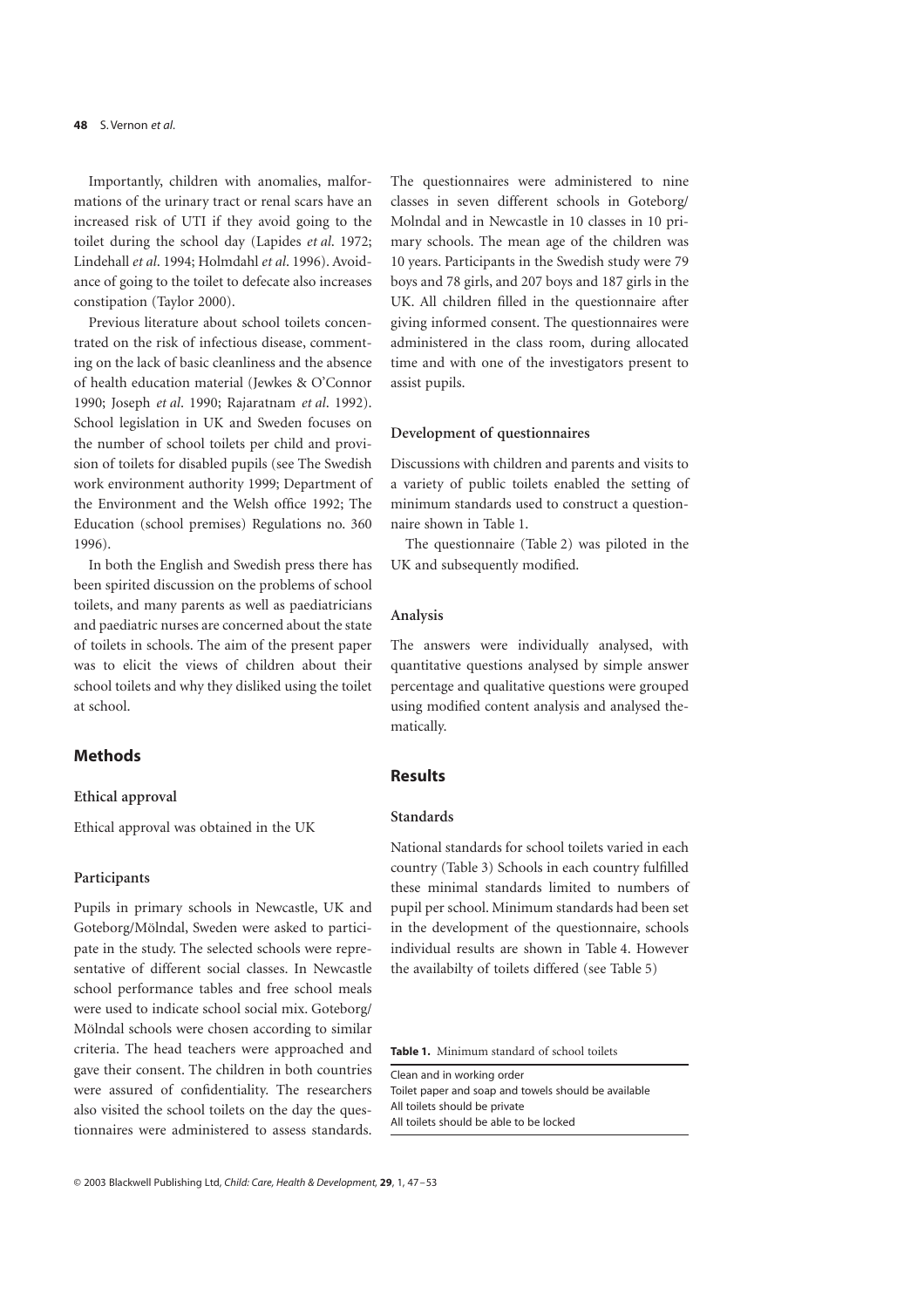| Accessibility                             | Ratio of toilets to pupils, availability to disabled pupils                                                           |
|-------------------------------------------|-----------------------------------------------------------------------------------------------------------------------|
| Hygiene                                   | Cleanliness, dirty or clean toilets (Urine or/and faeces on seats/floor Provision<br>of soap/towels and toilet paper) |
|                                           | Room for open ended responses                                                                                         |
| Behaviour in and/use of toilets           | Any knowledge of intimidation/bullying if so what?                                                                    |
|                                           | Room for open ended responses                                                                                         |
| Privacy and security                      | Separate toilets (boys/girls)                                                                                         |
|                                           | Locking toilets                                                                                                       |
|                                           | Room for open ended responses                                                                                         |
| Perceptions and attitudes                 | Do you use the toilet while you are at school?                                                                        |
|                                           | to pee and or poo?                                                                                                    |
|                                           | Room for open ended responses                                                                                         |
| Open ended section regarding improvements | What improvement s would you like to see in your school toilets?                                                      |

|  |  | Table 2. Children's questionnaire |  |
|--|--|-----------------------------------|--|
|--|--|-----------------------------------|--|

| <b>Table 3.</b> National standards for | England | One toilet for 20 pupils for children over 5 years of age |
|----------------------------------------|---------|-----------------------------------------------------------|
| school toilets                         | Sweden  | One toilet for 15 pupils for children over 5 years of age |

#### **Table 4.** Standards found in school toilets in each country

| Newcastle                                         | 1. Boys and girls all had separate toilet blocks. The boys' toilets consisted of rows of urinals and a couple<br>of toilet stalls.    |
|---------------------------------------------------|---------------------------------------------------------------------------------------------------------------------------------------|
|                                                   | 2. The girls' toilets were all individual, with hand washing areas within the toilet blocks in all schools.                           |
|                                                   | 3. In one school, 2 toilets were adjacent to each classroom.                                                                          |
|                                                   | 4. All toilet blocks were indoors in these schools.                                                                                   |
| Goteborg                                          | 1. In Goteborg/Mölndal 63% of toilets were mixed for boys and girls.                                                                  |
|                                                   | 2. There were both single toilets outside the classrooms.                                                                             |
|                                                   | 3. There were toilets in groups adjacent to dining-halls and junior common rooms.                                                     |
|                                                   | 4. Hand basins were located inside the toilet rooms.                                                                                  |
| English and<br>Swedish school<br>toilet standards | All the schools fulfilled the national recommendations of school toilet standards, limited to size and<br>number of toilets per pupil |

## **Table 5.** Toilet availability

| Newcastle | All the toilets were available for pupils                                                  |
|-----------|--------------------------------------------------------------------------------------------|
| Goteborg  | Some toilets in one single school in Goteborg/Mölndal were closed to reduce cleaner's work |

# **Financial constraints**

Financial constraints were apparent in the UK where one head teacher said that if she had to choose between buying books and improving the school toilets her governors would expect her to buy more books.

## **Childrens' individual responses**

In each country these fell into the same three distinct categories:

- **1** Dirty toilets.
- **2** Inadequate privacy.
- **3** Evidence of intimidation and bullying.

## *1. Dirty toilets (see Table 6)*

In both countries all the school toilets were usually cleaned once daily. The head teachers in Sweden said this was the case providing the cleaners came.

## *2. Inadequate privacy*

Privacy was a major issue for the majority of these children (Table 7). Some children commented that the locks were so antiquated that they were frightened, if they used them, they might remain 'locked in the school toilets'. In both centres children made similar comments, such as '*people push the door, anybody can listen while you use the toilet*'.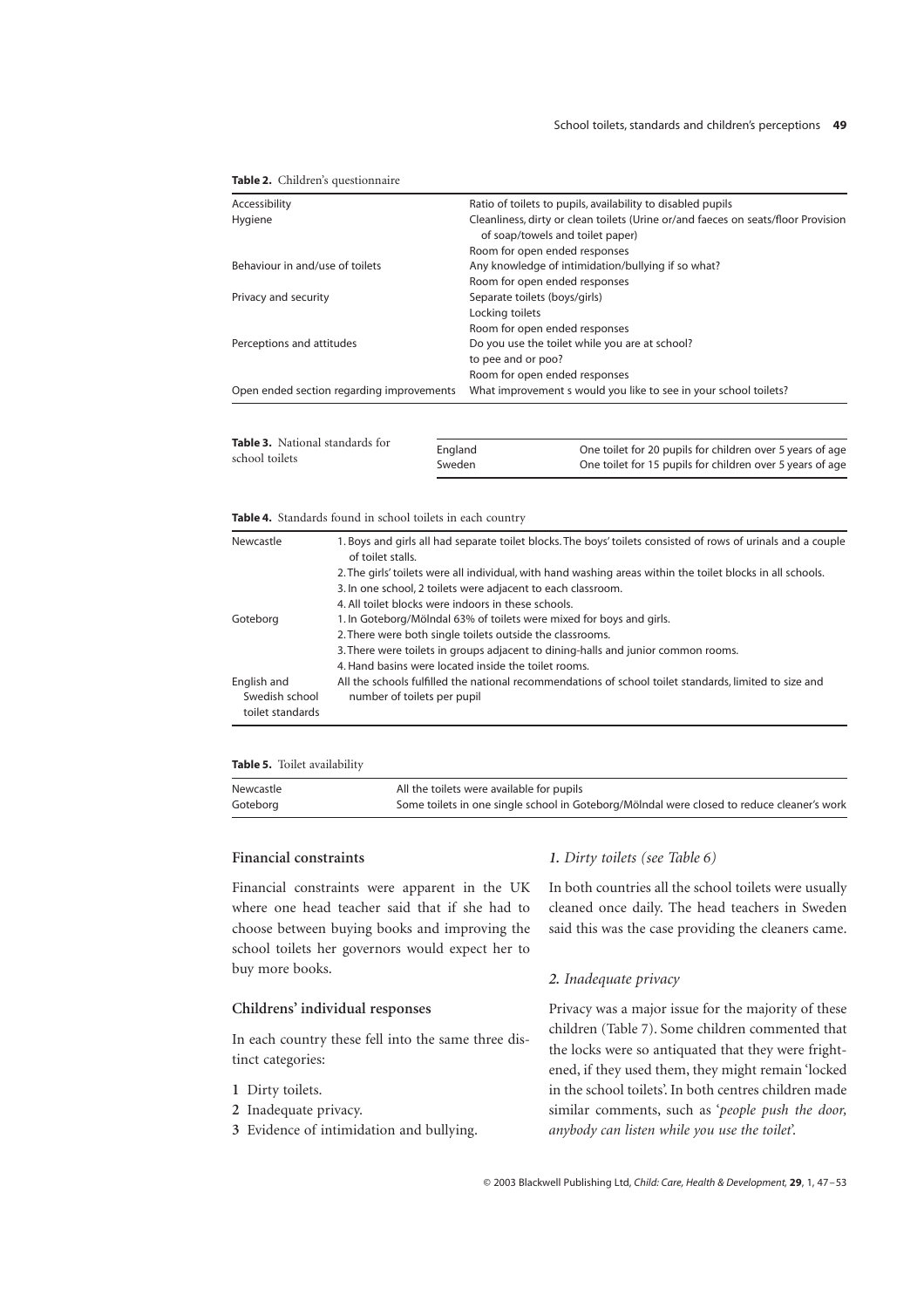#### **Table 6.** Dirty toilets

|                   | Children said the toilets were dirty, stank and were unpleasant (there was no significant<br>difference between sexes in either country) |
|-------------------|------------------------------------------------------------------------------------------------------------------------------------------|
| England           | 83%                                                                                                                                      |
| Sweden            | 77%                                                                                                                                      |
| In both countries | Pupils suggested that teachers would be intolerant of the school toilets if they had to use them.                                        |

#### **Table 7.** Inadequate privacy

|           | Inadequate privacy                                                                                             |
|-----------|----------------------------------------------------------------------------------------------------------------|
| Newcastle | 52% of girls and 71% of boys. Both sexes had separate toilet blocks. In the boys toilets urinals predominated, |
|           | with a few individual boys' toilets in each block.                                                             |
|           | None of the schools in Newcastle had locks on all the toilet doors.                                            |
| Sweden    | There were not separate toilet blocks for boys and girls. 41% of girls and 39% of the boys                     |
|           | These toilets had locks on but could be opened easily from the outside when using a coin.                      |

#### **Table 8.** Bullying and intimidation

|           | Are you aware of any bullying in your school toilets?                                                                                                 |
|-----------|-------------------------------------------------------------------------------------------------------------------------------------------------------|
| Newcastle | 40% of all children in Newcastle answered 'yes'                                                                                                       |
| Sweden    | 47% of the children said they did not know that bullying existed in the school toilets and only 3% answered<br>that they knew bullying happened there |

## *3. Bullying and intimidation. (see Table 8)*

Children in both centres commented they were afraid to use the school toilets. In both centres they described bullying graphically in the open ended question, making similar comments, '*Pushing, shoving, physical abuse and trying to kick the toilet door open while on the toilet.*' (A translated quote from a Swedish child) The Swedish children commented that they might '*be baptised'* (translation) while in the loo. This appears to mean the same as the Newcastle children's comments of *'they shove your head in the toilet bowl*'.

## **Children's reported toilet use**

A significant number of children reported that they avoided defecating in the school toilets, however few children avoided urinating in school toilets (see Table 9).

## **Children's suggestions**

Children in both centres answered an open-ended question on improvements, which could be made to their school toilets (see Table 10).

**Table 9.** Avoidance of school toilets

|           | Do you use the school toilets<br>when you need to 'poo'? |
|-----------|----------------------------------------------------------|
| Newcastle | 62% of boys and 35% of girls                             |
| Sweden    | 28% boys and girls                                       |

## **The researchers' perceptions**

Hot and cold water for hand washing was available in all 10 Newcastle schools. Some individual sinks had cold water only and some taps were broken and there were some broken flushing systems. Twenty-one per cent of toilets were not flushed in the morning, 69% of were unflushed later in the day, with an associated increase in bad smell and dirty toilet seats.

In the Swedish schools the researchers commented that seven out of eight school toilets smelt of urine, six schools toilets were not adequately clean. In four schools the toilet locks could easily be opened with a coin, six had no soap, two no towels, one flushing system broken, one toilet had water and urine all over the floor, and there were no lights outside two groups of toilets.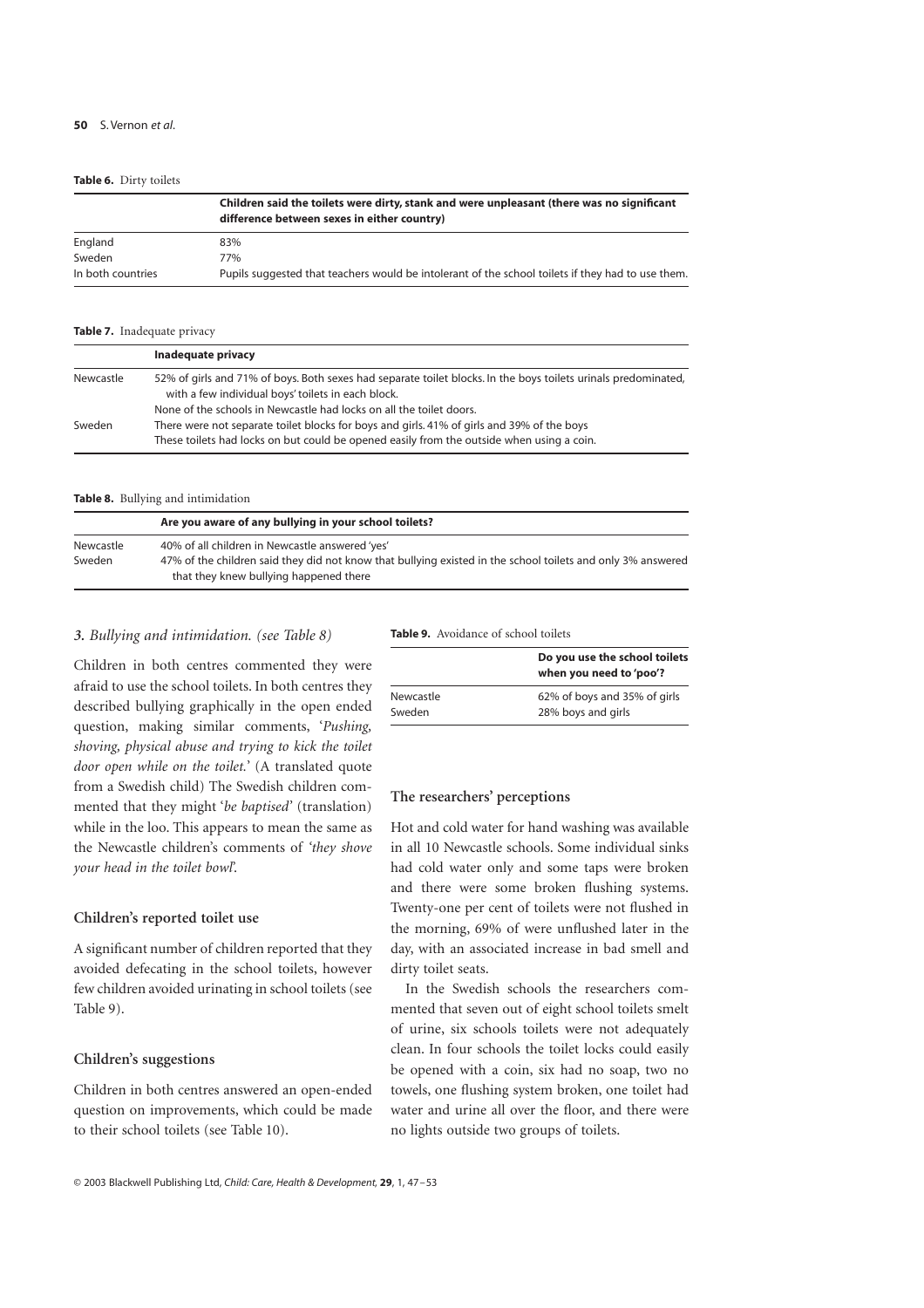| England                 | 63% of the Newcastle pupils made suggestions for improvements.                                                                                                         |
|-------------------------|------------------------------------------------------------------------------------------------------------------------------------------------------------------------|
|                         | 1/3 related to the need for greater privacy.                                                                                                                           |
|                         | Boys writing that they wanted more individual toilets                                                                                                                  |
| Sweden                  | In Sweden 44% of all children made suggestion for improvements.                                                                                                        |
|                         | They wanted separate toilets for boys and girls.                                                                                                                       |
| Both England and Sweden | Children wrote that toilets should be secure with locking doors, redecorated, cleaned more<br>often, rebuilt and that toilet paper and soap should always be available |

**Table 10.** Improvement suggestions

**Table 11.** Differences between English and Swedish schools

| England | 1. In Newcastle children start school aged four                                        |
|---------|----------------------------------------------------------------------------------------|
|         | 2. Head teachers are responsible to a governing body and the local education authority |
|         | 3. In UK schools there are separate boys and girls toilets                             |
| Sweden  | 1. In Sweden children start school at 6 or 7 years                                     |
|         | 2. The head teacher is solely responsible for school management                        |
|         | 3. Many of the schools have mixed sex toilets (which the children dislike)             |

# **Discussion**

In this study, a questionnaire was used in the classroom setting supervised by researchers with 100% participation of children.

## **Limitations of study**

This pilot study was only carried out in two European cities, it was difficult to develop questions clearly understood by children of differing intellectual ability and differing backgrounds. Some of the original questions were difficult for children to interpret, and these questions were excluded from our results.

## **Results**

Startlingly similar results were found in both study populations. Although there are significant differences in each country (see Table 11)

In the UK boys' toilet blocks generally consist of urinals and a few toilet stalls, and the boys wanted more single toilet stalls. However, one of the Newcastle schools was different. This school had been rebuilt and planned with parents, staff and pupils, which had resulted in school toilets being built adjacent to the classroom. Not only were they cleaner but were easily accessible.

In both centres children talked negatively and graphically about school toilets (see *Appendix*) and many children avoid using them. At the beginning of the last decade previous studies described the dirty state of school toilets (Jewkes & O'Connor 1990; Joseph *et al*. 1990; Rajaratnam *et al*. 1992) In spite of their clear recommendations there has been no apparent improvement or new legislation drafted.

## **Physical implications of poor school toilets**

It has been stated that the best position to be able to relax the pelvic floor muscles in order to empty the bladder properly is to sit with support for the thighs and feet, bent slightly forward (Wennergren *et al*. 1989) Despite that, in a previous study of female micturition habits (Moore *et al*. 1991), it was reported that 85% of women generally crouched when using public toilets, resulting in an 149% increase of residual urine volume. In schools with dirty toilet seats there is a risk that children using them crouch, potentially increasing their residual urine volume and increasing the risk of inadequate voiding and UTI.

# **Poor Hygiene**

Inadequate hand washing materials meant these children were not encouraged to wash their hands. Previous research stated that up to 50% of people do not wash their hands after using the toilet (Guinan *et al*. 1997). Although the majority of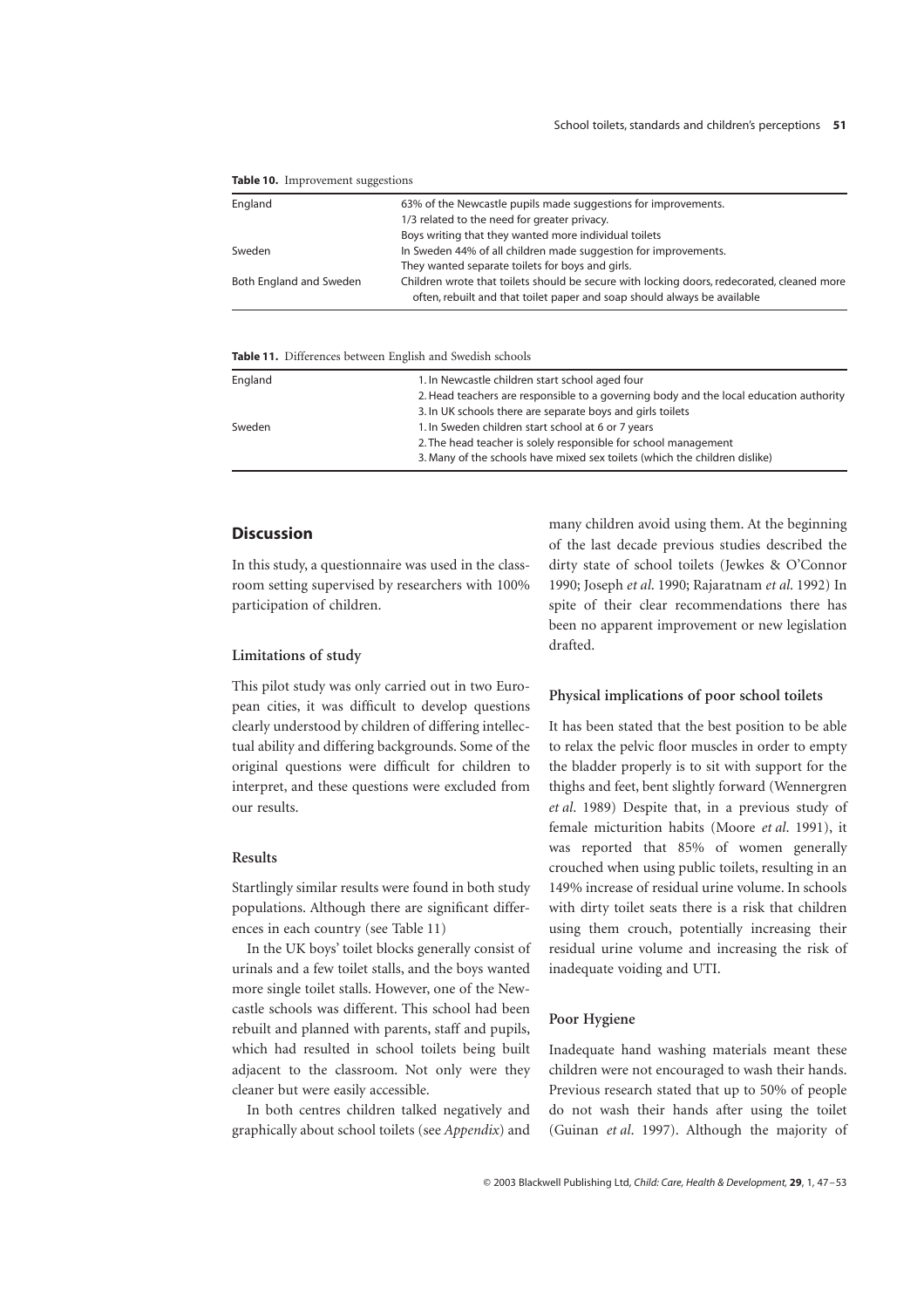these school toilets were cleaned once daily, they became dirtier as the day progressed. Added cleaning midday would improve this situation, as would supervision of the school toilets.

# **Bullying**

Inadequate privacy combined with bullying resulted in many children avoiding school toilets. Bullying has been recognized as a problem in primary school children (Williams *et al*. 1996) and as a risk for children developing depression (Kaltiala-Heino *et al*. 1999). Children in our study stated that bullying occurred in school toilets. Boys reported this more than girls in Newcastle, which may be explained by the predominance of urinals and the resultant lack of privacy in boys' toilets. Interestingly the Swedish children appeared reluctant to talk about the possibility of bullying. Other reasons can be speculated on - perhaps they never use the toilets or they are afraid using them because of the risk of bullying.

# **Avoidance of defecation while at school**

We are concerned that, in both countries, that a significant number of children deliberately avoided using the toilet to 'poo' at school. More Newcastle boys than girls said that they avoided '*pooing at school*',which may be a result of the limited number of single toilets in boys blocks, where urinals predominated.

# **Conclusion**

The researchers' observations on one single occasion compared to the pupils' daily experience confirmed that these toilets were below normally tolerable standards. Children's recommendations reflected their desire for toilets of a higher standard. Going to the toilet is more than just a physical reflex. The whole ambience must be comfortable for adequate elimination, and this was not the case in the majority of these toilets.

Discussions with other European colleagues suggests that school toilets are also a problem for many other European children. Current legislation is limited in both the UK and Sweden to numbers of

toilets per pupil, this needs extending to include acceptable standards of hygiene (availability of soap, towels, washing facilities, toilet paper) and adequate privacy. Specific funding needs to be identified to ensure the minimum standard of toilets children deserve.

Basic improvement in toilet standards would be cost effective, preventing future consequential urinary and bowel problems and outbreaks of infectious diseases.

## **Acknowledgements**

We would like to thank all the schools who took part in this study. For the English part of this study, we would like to acknowledge The Hedley Trust, Dr P. Pearson, Dr H. J. Lambert, Dr A. Waterston, Ms. R. Janacek and Ms. A. Rjetsema. For the Swedish part, we would like to acknowledge the The Swedish Eneuresis Acadamy and the students from the Institute of Nursing, Sahlgrenska Academy, Goteborg.

## **References**

- De Paepe, H. *et al.* (1998) Pelvic-floor therapy in girls with recurrent urinary tract infections and dysfunctional voiding. *British Journal of Urology*, **81**, 109– 113.
- van Gool, J. & de Jonge, G. (1989)Urge syndrome and urge incontinence. *Archives of Disease Child*, **64**, 1629– 1634.
- Guinan, M. E., McGuckin-Guinan, M. & Sevareid, A. (1997) Who washes hands after using the bathroom? *American Journal of Infection and Contrology*, **25**, 424– 425.
- Hellstrom, A. *et al.* (1991) Association between urinary symptoms at 7 years old and previous urinary tract infection. *Archives of Disease Child*, **66**, p. 232–234.
- Holmdahl, G., Sillen Hanson, U., Hermansson, E., *et al.* (1996) Bladder dysfunction in boys with posterior urethral valves before and after puberty. *Journal of Urology*, **155**,. 694–698.
- Jewkes, R. K. & O'Connor, B. H. (1990)Crisis in our schools: survey of sanitation facilities in schools in Bloomsbury health district. *British Medical Journal*, **301**, 1085–1087.
- Joseph, C. *et al.* (1990) A review of outbreaks of infectious disease in schools in England and Wales 1979– 88. *Epidemiological Infection*, **105**, 419–434.